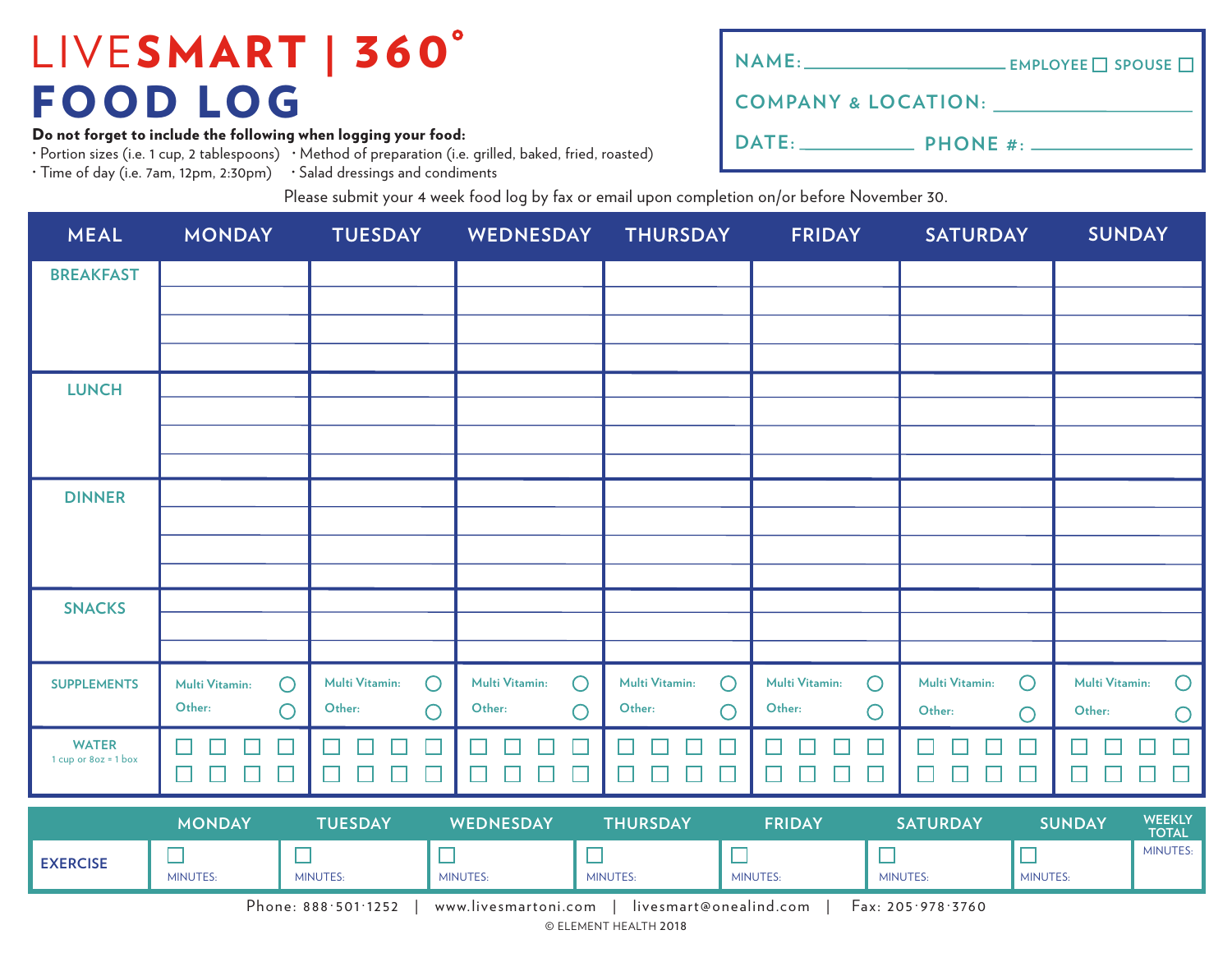Do not forget to include the following when logging your food:

· Portion sizes (i.e. 1 cup, 2 tablespoons) · Method of preparation (i.e. grilled, baked, fried, roasted)

· Time of day (i.e. 7am, 12pm, 2:30pm) · Salad dressings and condiments

| <b>WEEK 2:</b> |  |
|----------------|--|
|                |  |
|                |  |

Please submit your 4 week food log by fax or email upon completion on/or before November 30.

| <b>MEAL</b>                            | <b>MONDAY</b>                | <b>TUESDAY</b>               | WEDNESDAY                    | <b>THURSDAY</b>                       | <b>FRIDAY</b>                | <b>SATURDAY</b>                 | <b>SUNDAY</b>                                  |
|----------------------------------------|------------------------------|------------------------------|------------------------------|---------------------------------------|------------------------------|---------------------------------|------------------------------------------------|
| <b>BREAKFAST</b>                       |                              |                              |                              |                                       |                              |                                 |                                                |
|                                        |                              |                              |                              |                                       |                              |                                 |                                                |
|                                        |                              |                              |                              |                                       |                              |                                 |                                                |
| <b>LUNCH</b>                           |                              |                              |                              |                                       |                              |                                 |                                                |
|                                        |                              |                              |                              |                                       |                              |                                 |                                                |
|                                        |                              |                              |                              |                                       |                              |                                 |                                                |
| <b>DINNER</b>                          |                              |                              |                              |                                       |                              |                                 |                                                |
|                                        |                              |                              |                              |                                       |                              |                                 |                                                |
|                                        |                              |                              |                              |                                       |                              |                                 |                                                |
| <b>SNACKS</b>                          |                              |                              |                              |                                       |                              |                                 |                                                |
|                                        |                              |                              |                              |                                       |                              |                                 |                                                |
| <b>SUPPLEMENTS</b>                     | $\bigcirc$<br>Multi Vitamin: | $\bigcirc$<br>Multi Vitamin: | Multi Vitamin:<br>$\bigcirc$ | Multi Vitamin:<br>$\bigcirc$          | $\bigcirc$<br>Multi Vitamin: | $\bigcirc$<br>Multi Vitamin:    | Multi Vitamin:<br>$\bigcirc$                   |
|                                        | Other:<br>$\bigcirc$         | Other:<br>$\bigcirc$         | Other:<br>$\bigcirc$         | Other:<br>$\bigcirc$                  | Other:<br>$\bigcirc$         | Other:<br>$\bigcirc$            | Other:<br>$\bigcirc$                           |
| <b>WATER</b><br>1 cup or $8oz = 1 box$ | H<br>$\Box$<br>$\Box$<br>┙   | $\Box$<br>$\Box$<br>$\Box$   | $\Box$<br>$\Box$<br>- 1      | $\mathbf{I}$<br>$\Box$<br>$\Box$<br>┙ | $\Box$<br>$\Box$<br>$\Box$   | H<br>$\Box$<br>$\Box$<br>$\Box$ | $\Box$<br>Ш                                    |
|                                        |                              |                              |                              |                                       |                              | ⊔                               |                                                |
|                                        | <b>MONDAY</b>                | <b>TUESDAY</b>               | WEDNESDAY                    | <b>THURSDAY</b>                       | <b>FRIDAY</b>                | <b>SATURDAY</b>                 | <b>WEEKLY</b><br><b>SUNDAY</b><br><b>TOTAL</b> |

|                 | <b>MONDAY</b>   | JESDAY                | <b>WEDNESDAY</b>     | THURSDAY        | FRIDAY                 | <b>SATURDAY</b>             | <b>SUNDAY</b> | WEENED<br><b>TOTAL</b> |
|-----------------|-----------------|-----------------------|----------------------|-----------------|------------------------|-----------------------------|---------------|------------------------|
| <b>EXERCISE</b> | <b>MINUTES:</b> | MINUTES:              | <b>MINUTES:</b>      | <b>MINUTES:</b> | <b>MINUTES:</b>        | <b>MINUTES:</b>             | MINUTES:      | <b>MINUTES:</b>        |
|                 |                 | Phone: $888.501.1252$ | www.livesmartoni.com |                 | livesmart@onealind.com | $\text{Fax: } 205.978.3760$ |               |                        |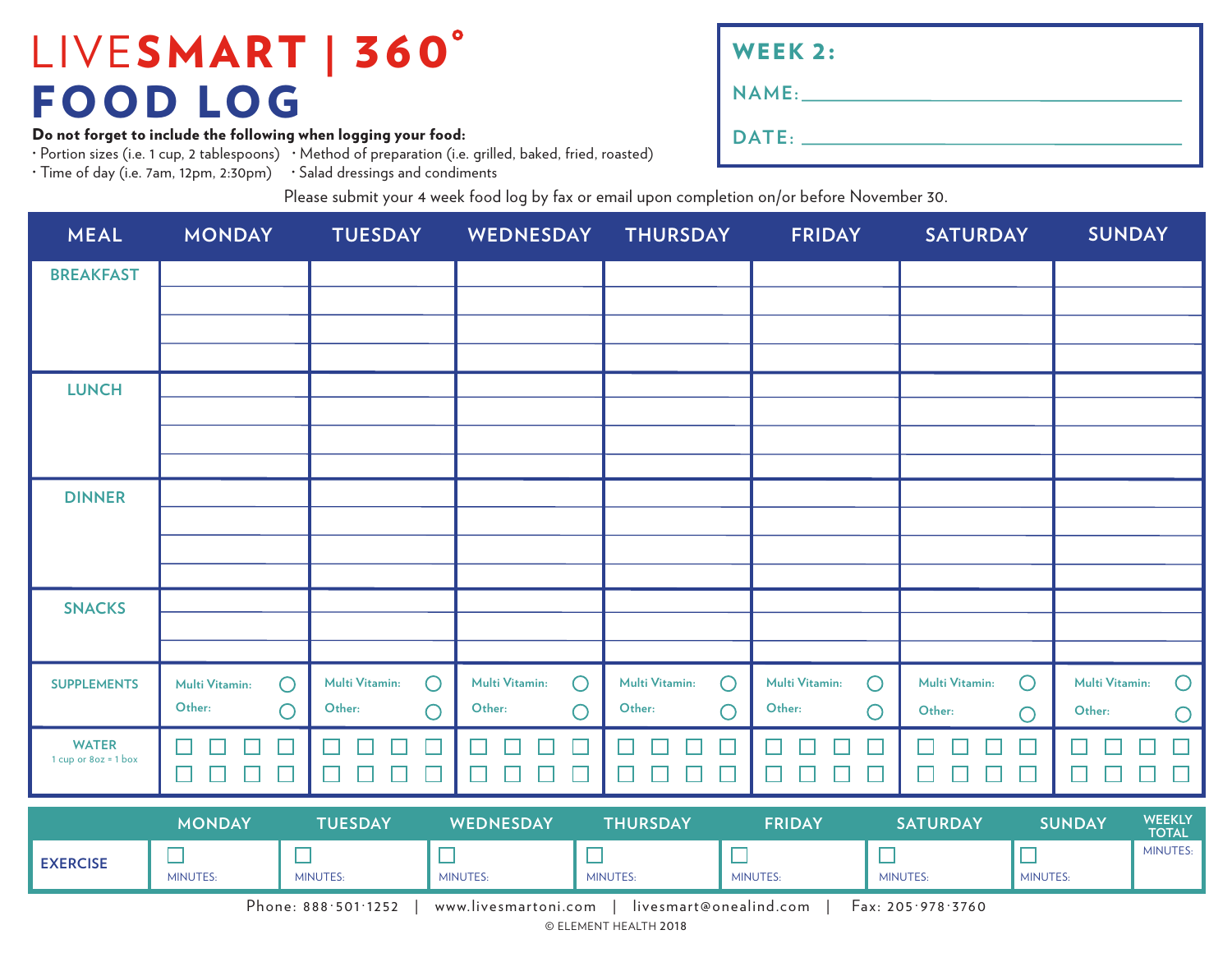Do not forget to include the following when logging your food:

· Portion sizes (i.e. 1 cup, 2 tablespoons) · Method of preparation (i.e. grilled, baked, fried, roasted)

· Time of day (i.e. 7am, 12pm, 2:30pm) · Salad dressings and condiments

| WEEK 3: |
|---------|
| NAME:   |
| DATE:   |

Please submit your 4 week food log by fax or email upon completion on/or before November 30.

| <b>MEAL</b>                            | <b>MONDAY</b>                          | <b>TUESDAY</b>                                | WEDNESDAY                              | <b>THURSDAY</b>                                  | <b>FRIDAY</b>                          | <b>SATURDAY</b>              | <b>SUNDAY</b>                      |
|----------------------------------------|----------------------------------------|-----------------------------------------------|----------------------------------------|--------------------------------------------------|----------------------------------------|------------------------------|------------------------------------|
| <b>BREAKFAST</b>                       |                                        |                                               |                                        |                                                  |                                        |                              |                                    |
|                                        |                                        |                                               |                                        |                                                  |                                        |                              |                                    |
|                                        |                                        |                                               |                                        |                                                  |                                        |                              |                                    |
| <b>LUNCH</b>                           |                                        |                                               |                                        |                                                  |                                        |                              |                                    |
|                                        |                                        |                                               |                                        |                                                  |                                        |                              |                                    |
|                                        |                                        |                                               |                                        |                                                  |                                        |                              |                                    |
| <b>DINNER</b>                          |                                        |                                               |                                        |                                                  |                                        |                              |                                    |
|                                        |                                        |                                               |                                        |                                                  |                                        |                              |                                    |
|                                        |                                        |                                               |                                        |                                                  |                                        |                              |                                    |
| <b>SNACKS</b>                          |                                        |                                               |                                        |                                                  |                                        |                              |                                    |
|                                        |                                        |                                               |                                        |                                                  |                                        |                              |                                    |
| <b>SUPPLEMENTS</b>                     | $\bigcirc$<br>Multi Vitamin:<br>Other: | $\bigcirc$<br><b>Multi Vitamin:</b><br>Other: | Multi Vitamin:<br>$\bigcirc$<br>Other: | $\bigcirc$<br>Multi Vitamin:<br>Other:           | $\bigcirc$<br>Multi Vitamin:<br>Other: | Multi Vitamin:<br>$\bigcirc$ | Multi Vitamin:<br>$\bigcirc$       |
|                                        | $\bigcirc$                             | $\bigcirc$                                    | $\bigcirc$                             | $\bigcirc$                                       | $\bigcirc$                             | Other:<br>$\bigcirc$         | Other:<br>$\bigcirc$               |
| <b>WATER</b><br>1 cup or $8oz = 1$ box | H<br>П                                 |                                               | ×<br>H                                 |                                                  | L                                      |                              |                                    |
|                                        | $\Box$<br>□<br>Ш                       | $\Box$<br>L<br>H                              | $\Box$<br>$\mathbb{Z}^2$<br>۳          | $\Box$<br>$\Box$<br>$\mathbf{L}$<br>$\mathbf{I}$ | Ш<br>ப<br>L                            | $\Box$<br>L<br>⊔<br>H        | $\Box$<br>$\overline{\phantom{0}}$ |
|                                        | <b>MONDAY</b>                          | <b>TUESDAY</b>                                | WEDNESDAY                              | <b>THURSDAY</b>                                  | <b>FRIDAY</b>                          | <b>SATURDAY</b>              | WEEKLY<br><b>SUNDAY</b>            |

|                                                                                            | <b>MONDAY</b>   | <b>UESDAY</b>   | <b>WEDNESDAY</b> | THURSDAY        | FRIDAY          | <b>SATURDAY</b> | SUNDAY   | <b>WEENLI</b><br><b>TOTAL</b> |  |  |
|--------------------------------------------------------------------------------------------|-----------------|-----------------|------------------|-----------------|-----------------|-----------------|----------|-------------------------------|--|--|
| <b>EXERCISE</b>                                                                            | <b>MINUTES:</b> | <b>MINUTES:</b> | MINUTES:         | <b>MINUTES:</b> | <b>MINUTES:</b> | <b>MINUTES:</b> | MINUTES: | <b>MINUTES:</b>               |  |  |
| Phone: 888–501–1252<br>Fax: 205.978.3760<br>livesmart@onealind.com<br>www.livesmartoni.com |                 |                 |                  |                 |                 |                 |          |                               |  |  |